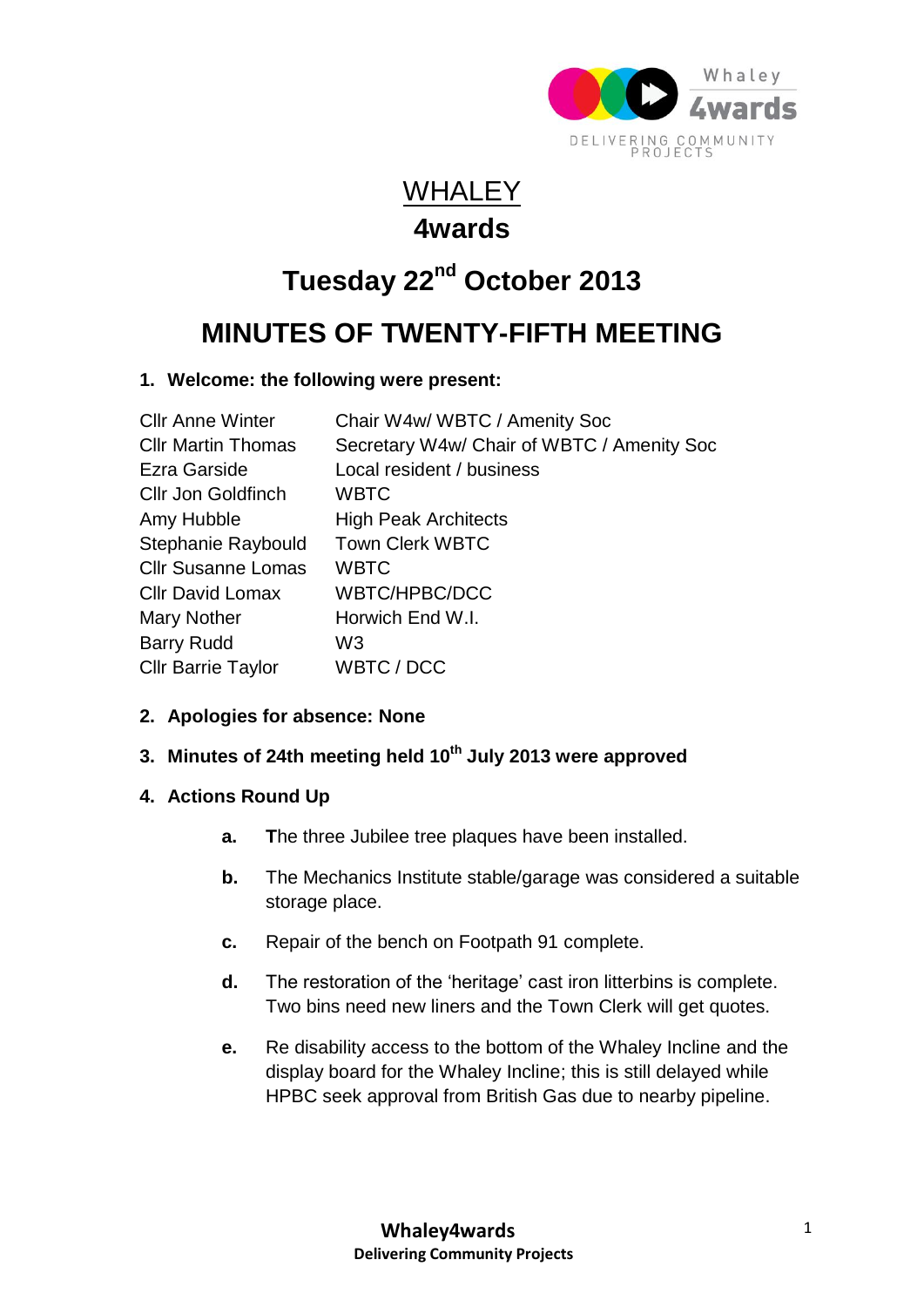

- **f.** Mary Nother and Loraine Coverley have replanted the old flower tubs at the base of the Whaley Incline. The Zinc Embossed Plaque had been taken to store due to minor vandalism.
- **g.** The Zinc Embossed Plaque had been reinstalled by the Friends of the Station group, at a location covered by security cameras. This is on the station wall facing the Jodrell Arms.
- **h.** Cllr Lomas will follow-up the formation of puddles besides the phone box with the contractor.
- **i.** Network Rail requested that a conduit be provided for the heritage lamp cable, and the Town Clerk will chase Stanways to do this. **Action** c/fwd
- **j.** Shrubs besides the phone box need pruning in the Autumn **Action** O/S
- **k.** All work on the phone box itself is complete.
- **5.** Community Information Point (Red Tele Box)
	- **a.** Artwork and mounting of the display panel
		- **I.** Agreed to add 'River Goyt' to the Artwork
		- **II.** Agreed to accept quote from Arien DeSigns (£230 plus VAT) to print the artwork onto 4mm Polycarbonate.
		- **III.** Barry Rudd will assist in installing the display board. 10 stainless steel bolts will be required, and possibly a rubber pad behind the board.
	- **b.** Official Launch
		- **I.** The idea, previously mooted, of handing over the box to local schools for an art exhibition was dropped.
		- **II.** Instead we will review the situation once the panels are filled up.
		- **III.** The possibility of advertising in the panels is included in the town newsletter.
		- **IV.** It was agreed that commercial adverts could be charged at a rate of £100 per year, while local events and public info would be free.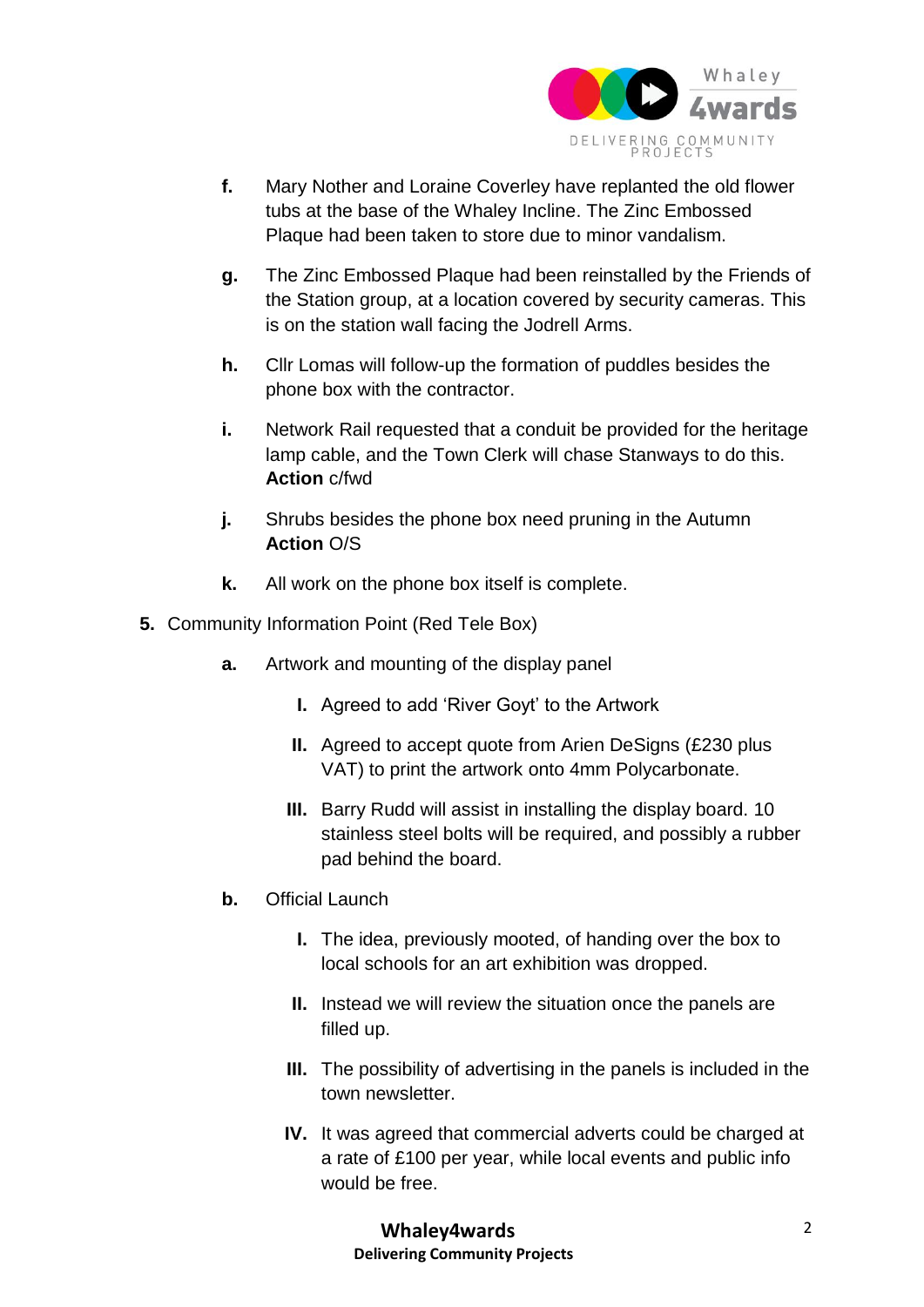

- **c.** Railway Notice Board
	- **I.** It had previously been noted that RSA, Steve Sharp, is unhappy with the existing railway notice boards and is considering ways to get these replaced. These are currently installed so they can be easily removed (they slot on spigots). **Action** Cllr Winter will follow this up with Northern Rail.
	- **II.** Any replacement boards would be in a heritage style and positioned so a bench could be located in front.
	- **III.** The Town Clerk will investigate other options for the board.
- **d.** New Bench
	- **I.** A design by Arthur Dewbury was much appreciated but the height of the back to the seat would conflict with the hinged notice board.
	- **II.** The Town Clerk will investigate other options.
	- **III.** It was still hoped that the existing in store might be used on the triangle of land opposite the Telephone Action: Town Clerk to investigate this further.
- **6.** Display Board for Linear Park
	- **a.** Cllr Thomas produced an outline design. It was agreed to remove the older picture of bridge 43 and insert the view taken from Old Road.
	- **b.** He will also verify the dates and put the text into plain English, where possible.
- **7.** Future Projects
	- **a.** Cllr Goldfinch reported that he had salvaged some old sign posts from the park. Cllr Lomas will identify locations where these may be re-installed.
	- **b.** Other materials in store are a bench from the park and the old tree surrounds from outside the pet shop.
	- **c.** The design of the station car park is poor and disabled access inhibited by the cars parked in the centre.